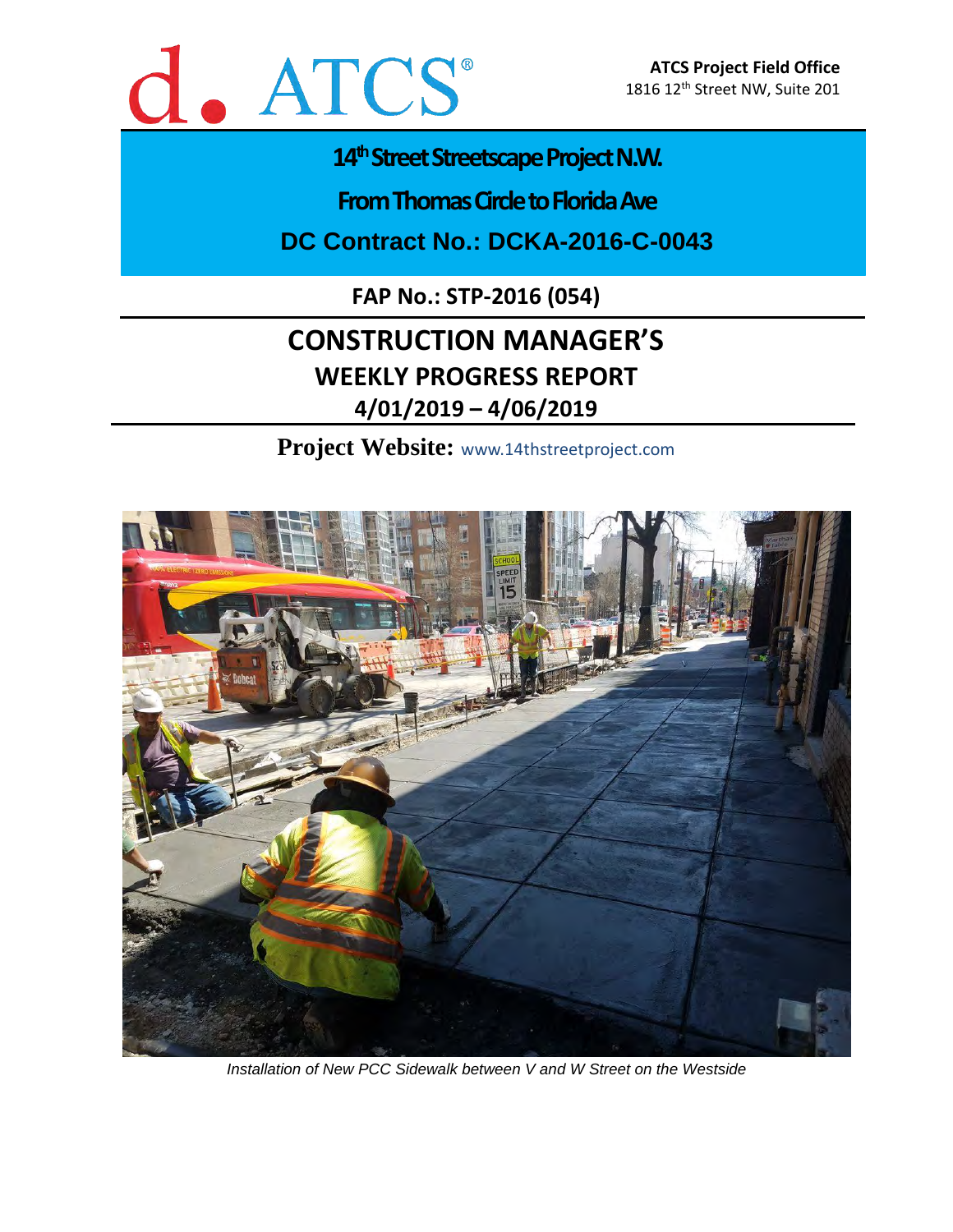

**WEEK ENDING 4/06/2019**

PAGE 2 of 7

### **1. EXECUTIVE SUMMARY**

#### **Project Description:**

The scope of the construction work includes the followings:

- The removal and disposal of existing roadway pavement, curb and gutter and sidewalks, milling of existing asphalt pavement to the extents shown on plans.
- The resurfacing of existing asphalt pavement using 2" Superpave AC surface on 14<sup>th</sup> Street between Thomas Circle and Florida Ave as shown in the plans.
- The replacement of all curbs and gutters with Granite Curbs, 12" Brick Gutter, Concrete Sidewalk, Wheelchair/Bicycle Ramps, and Cobble Stone LID Paver, Bioretention Planters as shown on the plans or as directed.
- The removal and transportation to storage yard of Existing Traffic Signals and Light Poles as shown on plans. Traffic signal relocation and equipment upgrading of Traffic Signals at all intersections of 14<sup>th</sup> Street within the project limit as shown on plans.
- Streetscaping throughout the 14<sup>th</sup> Street corridor as shown in the plans.
- The installation of traffic signing and permanent pavement markings.
- Upgrading of street lighting throughout the 14<sup>th</sup> Street corridor as shown in the plans.
- Construction and upgrading of single catch basin, double catch basin, and triple catch basin.
- Construction / Upgrading of new Watermains, Fire Hydrants
- Full Reconstruction of R Street.
- Installation of new Bus Islands and bus pads as shown on the plans and as directed.
- The installation and use of erosion and sediment control measures as required.
- Mobilization and demobilization, performance of field layout, provision and maintenance of engineer's field facilities, progress photographs, and the proper maintenance of vehicular and pedestrian traffic during construction, including provision of all required construction warning and detour signs and traffic control devices.

#### **Work by Others**

The PEPCO manhole replacement or vault adjustments activities will be done by others approved by PEPCO. The ATCS CM team will coordinate all these activities with the Contractor and PEPCO.

### **2. STATUS OF CONSTRUCTION / PROGRESS SUMMARY**

#### **Progress Summary:**

- 1. Omni onsite excavating and installing electrical conduits and manholes
- 2. Omni is excavating and installing Traffic Signal and Street Light Foundations
- 3. Omni excavating and installing Catch Basins and Sewer Manholes
- 4. Omni excavating and install new water main and Fire Hydrants for DC Water
- 5. Den installing PCC Sidewalk, Granite Curb, Brick Gutter, ADA Ramps
- 6. FMCC excavated and replaced PCC Pavement
- 7. FMCC Electrical Installing Traffic Signal Poles, Transformer Bases, Traffic Control Cabinets, and Pendent Poles
- 8. FMCC onsite providing MOT for Subcontractors

#### **CM Community Outreach Activities**

- 1. Connected with retailers and property owners in project corridor to provide updates and address any questions or concerns.
- 2. Project Website is up and running. Responded to email questions that came through Project Website.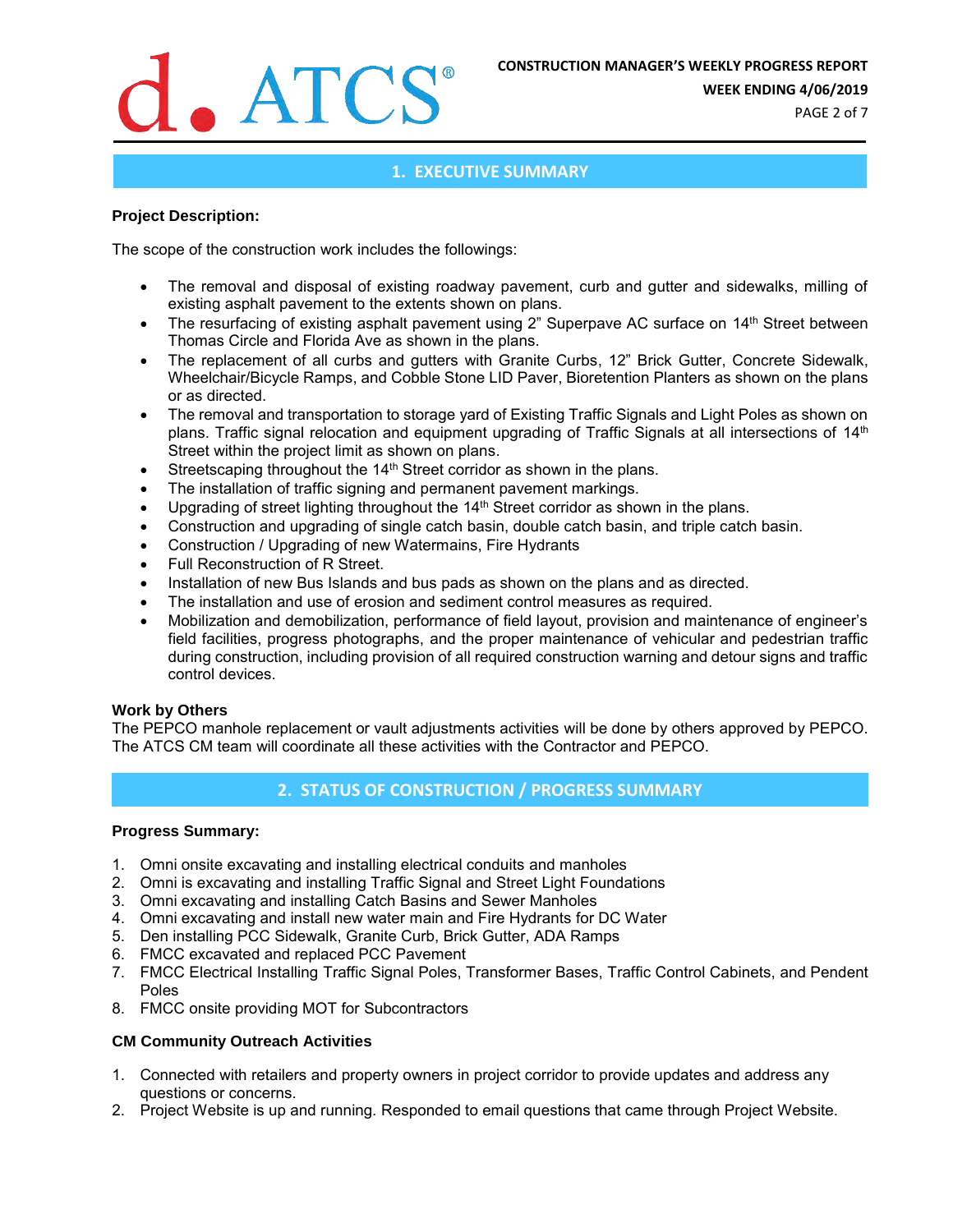

PAGE 3 of 7

## **3. ISSUES / ACTION ITEMS**

- Ongoing Issues / Items: Pepco working on conflicts (approx. 12) and to give CM a report on time frame for design and corrections.
- Bus Shelter Removal DDOT working on cost / budget
- Action Items:
- New Issues / Items: None

### **4. MEETINGS / PROJECT COORDINATION**

Progress Meeting are schedule at the Field Office every Tuesday at 10:30am

#### **5. DAILY WORK PERFORMED**

#### **Monday 4/01/2019**

- 1. FMCC continue with the PCC Pavement Repair at 14<sup>th</sup> and Florida Ave
- 2. DEN continue placing PCC Sidewalk and two (2) ADA ramps at the NW corner of 14<sup>th</sup> and V Street
- 3. FMCC Electrical removed one (1) Pendent Pole and Luminaire (R52)
- 4. FMCC Electrical installed two (2) Traffic Signal Poles, and one (1) Pendent Pole (TS21, TS27, L73)
- 5. Omni excavated and installed 2" and 4" PVC Conduit between M61 to L74, M59 to M55
- 6. Omni formed one (1) Traffic signal / Street Light Foundation (L74)
- 7. FMCC was onsite providing MOT for these operations

#### **Tuesday 4/02/2019**

- 1. Omni began exposing the Water Main at  $14<sup>th</sup>$  and T Street
- 2. Omni began the Chlorination Test for newly installed Water Main on T Street
- 3. Omni exposed the Water Main at 14<sup>th</sup> and U Street in preparation for Fire Hydrant connection
- 4. FMCC continued with PCC Pavement Repair at the NE corner of 14th and Florida
- 5. DEN placed PCC Sidewalk, Structural Soil on the Westside of the 2100 Block
- 6. FMCC was onsite providing MOT for these operations

#### **Wednesday 4/03/2019**

- 1. FMCC continued the PCC Pavement repair at 14<sup>th</sup> and Florida Ave
- 2. DEN continued with PCC Sidewalk replacement on Westside of the 2100 Block
- 3. Omni placed Backfill, Aggregate Base, and PCC Base between M59 to M55
- 4. Omni poured one (1) Foundation (L74)
- 5. FMCC was onsite providing MOT for these operations

#### **Thursday 4/04/2019**

- 1. Omni continue to excavate to expose the Water Main at 14<sup>th</sup> and T
- 2. FMCC continued with PCC Pavement Repairs at 14<sup>th</sup> and Florida
- 3. DEN continue to work on the Bump Out at the NW corner of 14th and V Street
- 4. DEN demoed and replaced the Driveway Entrance at the SW Corner of 14<sup>th</sup> and W Street
- 5. FMCC was onsite providing MOT for these operations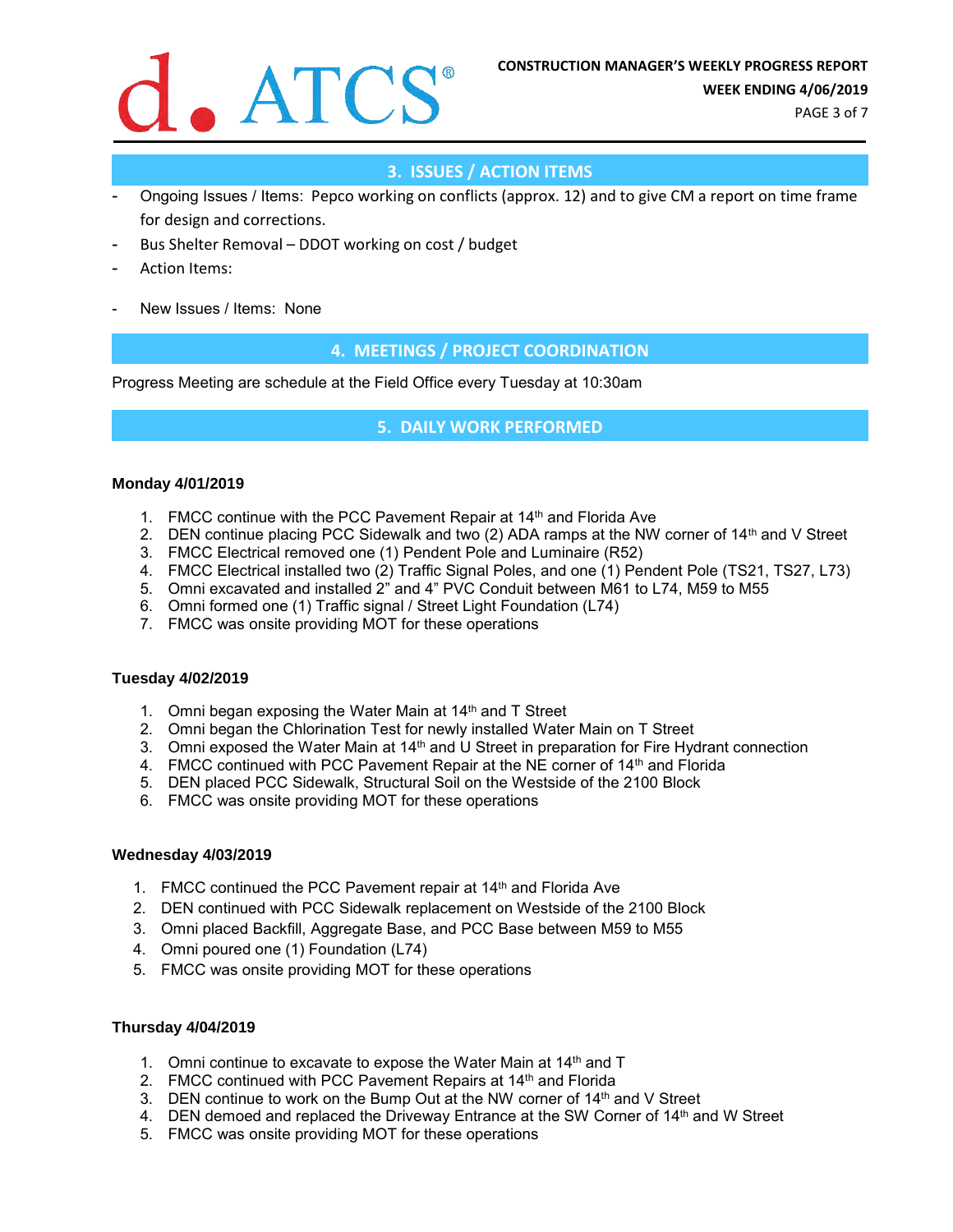

#### **Friday 4/05/2019**

1. All work was cancelled due to inclement weather

#### **Saturday 4/06/2019**

- 1. FMCC continued with the PCC Pavement Repair at the intersection of 14<sup>th</sup> and Florida
- 2. FMCC was onsite providing MOT for this operation

**6. INSPECTION & MATERIAL TESTS PERFORMED**

- QA/QC was onsite preforming compaction testing of backfill and aggregate base material

#### **7. RFI's / SUBMITTALS**

- Requests For Information:
	- o We have received 22 RFIs; 19 RFIs have been answered.
- Submittals:
- o We have received 76 Submittals; 74 Submittals have been Approved

**8. CHANGE ORDERS/TASK ORDERS**

- $\circ$  CM Task Order Modification submitted to DDOT for time extension was approved
- o Article 3 Letter for Bus Shelter Removal
- o Missing ITS Fiber Items
- o Missing Extra Fittings for Water Main work

**9. DBE or CBE PARTICIPATION SUMMARIES**

- ATCS CBE / DBE Activity:
	- o Hayat Brown LLC.: Provided Office Engineering and Inspection support for this project.
- Fort Myer Construction Corp. DBE Activity:
	- o Omni Excavators Inc.
	- o Den United LLC.

**10. ACCIDENTS / INCIDENTS**

**11. PHOTOS OF WORK PERFORMED THIS PERIOD**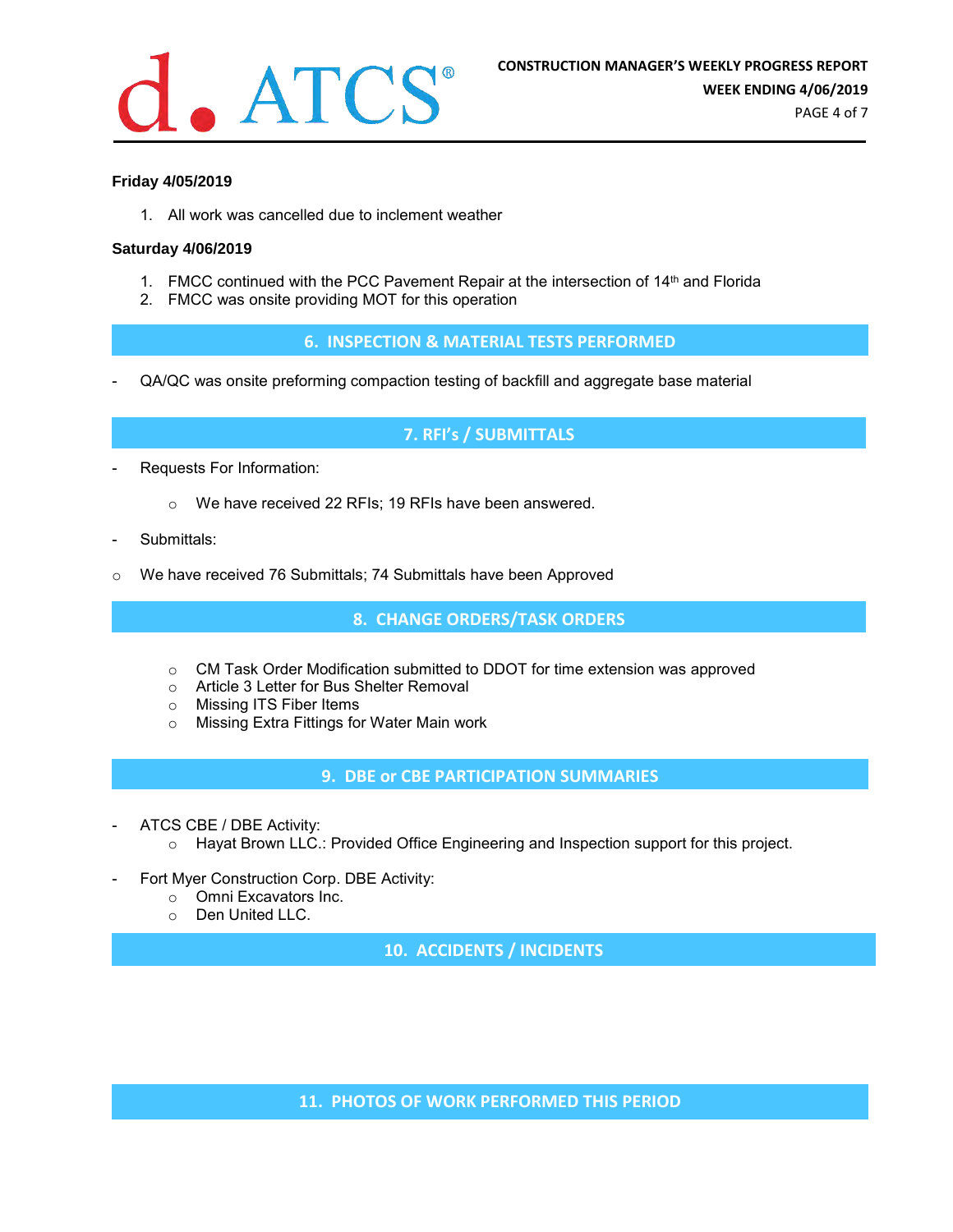# **CONSTRUCTION MANAGER'S WEEKLY PROGRESS REPORT**<br>WEEK ENDING 4/06/2019

**WEEK ENDING 4/06/2019** PAGE 5 of 7



*Repair of PCC Pavement at 14th and Florida Ave*



*Exposing Water Main at 14th and V Street for Abandonment*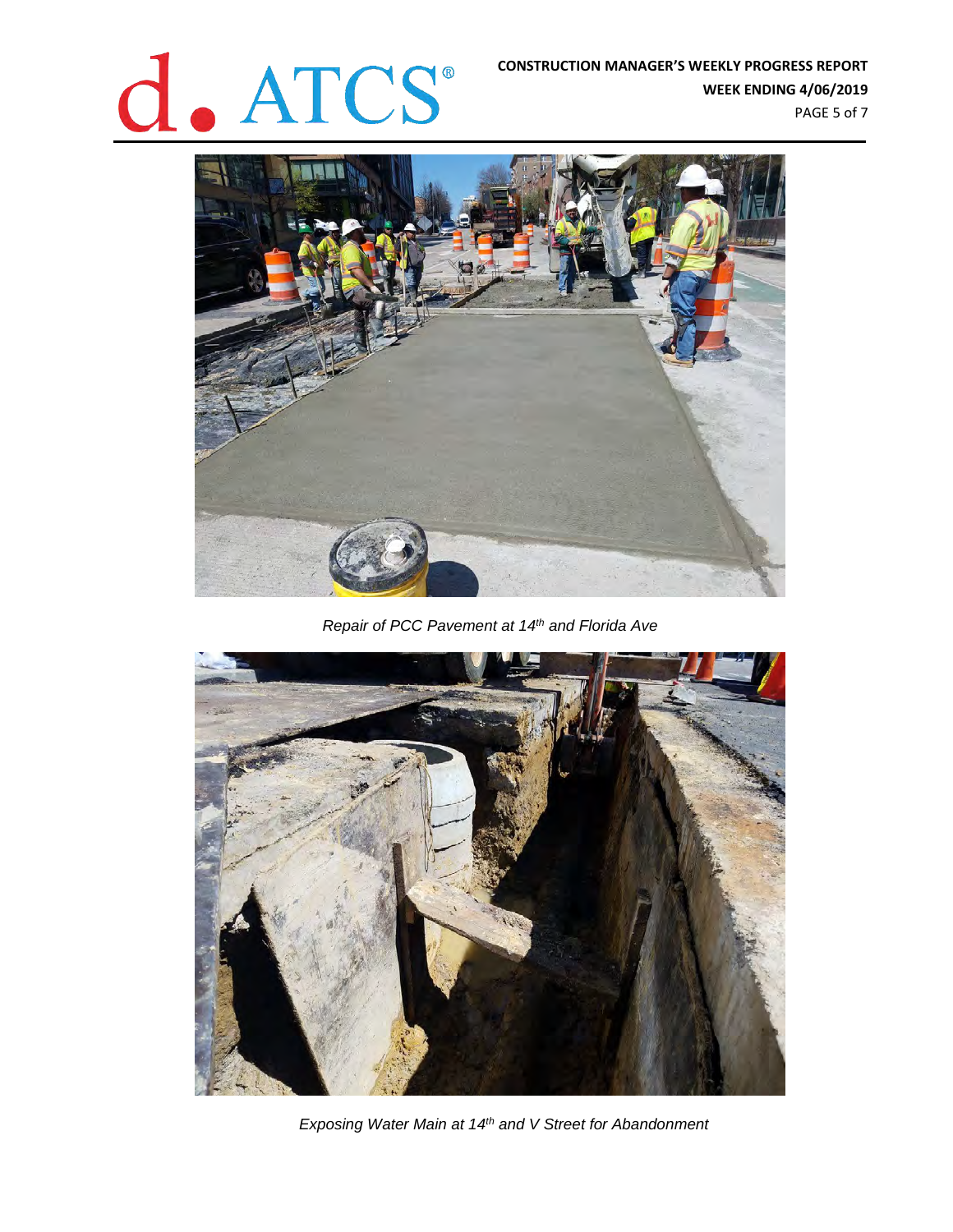# **CONSTRUCTION MANAGER'S WEEKLY PROGRESS REPORT**<br>WEEK ENDING 4/06/2019

**WEEK ENDING 4/06/2019**

PAGE 6 of 7



*Exposing Water Main at 14th and T* 

*Installation of Gate Valve for New Fire Hydrant at 14th and U Street*



*Installation of New ADA Ramp at NW corner of V Street*